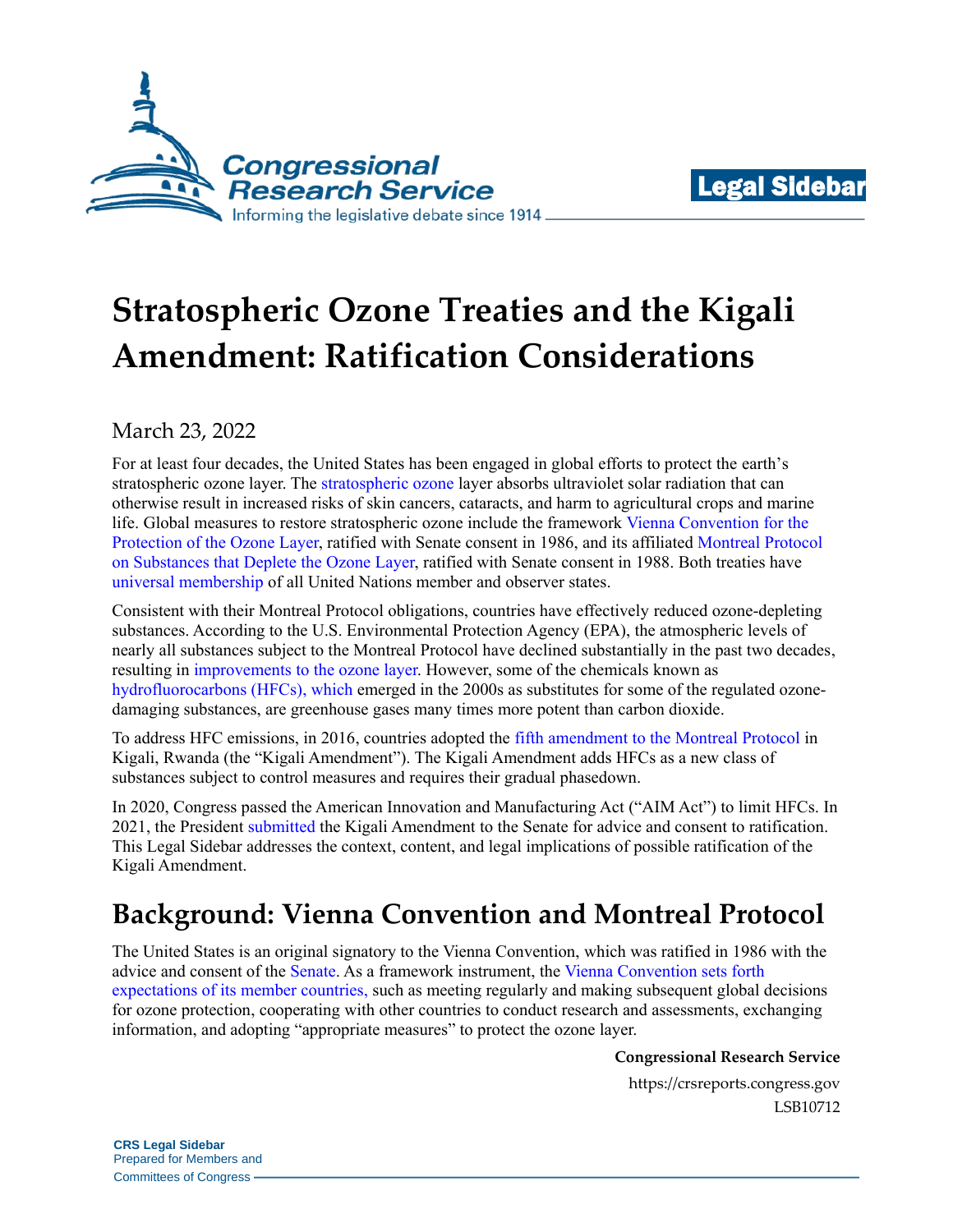The United States is also a party to the Montreal Protocol, which builds on the Vienna Convention with [specific targets and timetables](https://ozone.unep.org/sites/default/files/Handbooks/MP_Handbook_2019.pdf) to phase down and phase out the production and consumption of certain industrially manufactured substances that impact stratospheric ozone. [Article 2](https://ozone.unep.org/treaties/montreal-protocol/articles/article-2-control-measures) of the Montreal Protocol lists specific substances and time frames for phasedown and phaseout; a series of technical annexes list individual compounds and their relative potentials to impact stratospheric ozone. These limits on the production and use of listed substances are commonly referred to as *[control measures](https://ozone.unep.org/treaties/montreal-protocol/summary-control-measures-under-montreal-protocol)*.

The Montreal Protocol has special provisions in [Article 5](https://ozone.unep.org/treaties/montreal-protocol/articles/article-5-special-situation-developing-countries) for countries with the least per capita consumption of listed substances. These *Article 5 countries* have longer time frames to reduce consumption and production of listed substances. Countries that have been responsible for most industrial production of Montreal Protocol–regulated substances (*non*–*Article 5 countries*), including the United States, contribute financing that supports other countries' control measures. Article 4 of the Montreal Protocol contains trade limitations for countries that do not become party to it.

The United States ratified the Montreal Protocol in 1988 following a resolution of ratification in the Senate adopted by an [83-0 vote.](https://www.congress.gov/treaty-document/100th-congress/10/resolution-text) In 1990, Congress passed [Clean Air Act amendments](https://www.congress.gov/101/statute/STATUTE-104/STATUTE-104-Pg2399.pdf) that included stratospheric ozone control measures in Title VI of the Act[. Title VI](https://www.epa.gov/clean-air-act-overview/clean-air-act-title-vi-stratospheric-ozone-protection) implements U.S. obligations under the Montreal Protocol to phase down and phase out listed substances. Since Title VI's enactment, the United States has [successfully reduced](https://www.epa.gov/sites/default/files/2015-07/documents/achievements_in_stratospheric_ozone_protection.pdf) the production and consumption of several ozone-depleting substances consistent with its obligations.

#### **Amendments and Adjustments**

The Clean Air Act obligates EPA to [update the schedules for control measures](http://uscode.house.gov/view.xhtml?req=granuleid:USC-prelim-title42-section7671e&num=0&edition=prelim) based on modifications to the Montreal Protocol that are known as *[amendments](https://ozone.unep.org/treaties/montreal-protocol-substances-deplete-ozone-layer/the-evolution-of-the-montreal-protocol)* or *adjustments*. A treaty amendment is required for new substantive obligations, including any decision to list new substances and related control measures. (The Kigali Amendment is an example, as it lists and phases down HFCs as a new class of substances subject to control measures.) An adjustment is a more limited decision by the treaty Parties to modify the phasedown schedules of already-listed substances. An amendment requires formal ratification by individual countries; an [adjustment requires a supermajority decision:](https://ozone.unep.org/treaties/montreal-protocol/articles/article-2-control-measures) at least two-thirds of countries that represent independent majorities of Article 5 and non–Article 5 countries.

The [four amendments](https://www.congress.gov/congressional-report/107th-congress/executive-report/10/1) to the Montreal Protocol prior to the Kigali Amendment have each been [ratified](https://ozone.unep.org/all-ratifications) by every country that is a party to the Protocol, including the United States with Senate consent:

- The 1990 **[London Amendment](https://ozone.unep.org/treaties/montreal-protocol/amendments/london-amendment-1990-amendment-montreal-protocol-agreed)** (Senate consideration [here\)](https://www.congress.gov/treaty-document/102nd-congress/4) added new chemicals to the list of regulated substances and provided for their phaseout. It also established a financial mechanism and banned Parties from trading listed substances with non-Parties.
- The 1992 **[Copenhagen Amendment](https://ozone.unep.org/treaties/montreal-protocol/amendments/copenhagen-amendment-1992-amendment-montreal-protocol-agreed)** (Senate consideration [here\)](https://www.congress.gov/treaty-document/103rd-congress/9) added new chemicals and schedules to the list of regulated substances and applied all subsequent amendments and adjustments to Article 5 countries following a review of financing.
- The 1997 **[Montreal Amendment](https://ozone.unep.org/treaties/montreal-protocol/amendments/montreal-amendment-1997-amendment-montreal-protocol-agreed)** (Senate consideration [here\)](https://www.congress.gov/treaty-document/106th-congress/10) added provisions related to a specific substance and addressed licensing procedures. In 1998, Congress [amended](https://www.congress.gov/105/plaws/publ277/PLAW-105publ277.pdf#page=37) Title VI of the Clean Air Act to reflect new commitments beyond the initial 1990 amendments.
- The 1999 **[Beijing Amendment](https://ozone.unep.org/treaties/montreal-protocol/amendments/beijing-amendment-1999-amendment-montreal-protocol-agreed)** (Senate consideration [here\)](https://www.congress.gov/treaty-document/106th-congress/32) added a new chemical (bromochloromethane) to the list of regulated substances, implemented stricter controls for two listed substances, and created a ["basic domestic needs"](https://ozone.unep.org/treaties/montreal-protocol/allowance-production-meet-basic-domestic-needs-article-51-parties) exception for Article 5 countries.

In addition to the compliance, finance, and trade provisions listed above, these amendments added new annexes of listed chemicals and products that impacted stratospheric ozone levels. By 2000, the lists had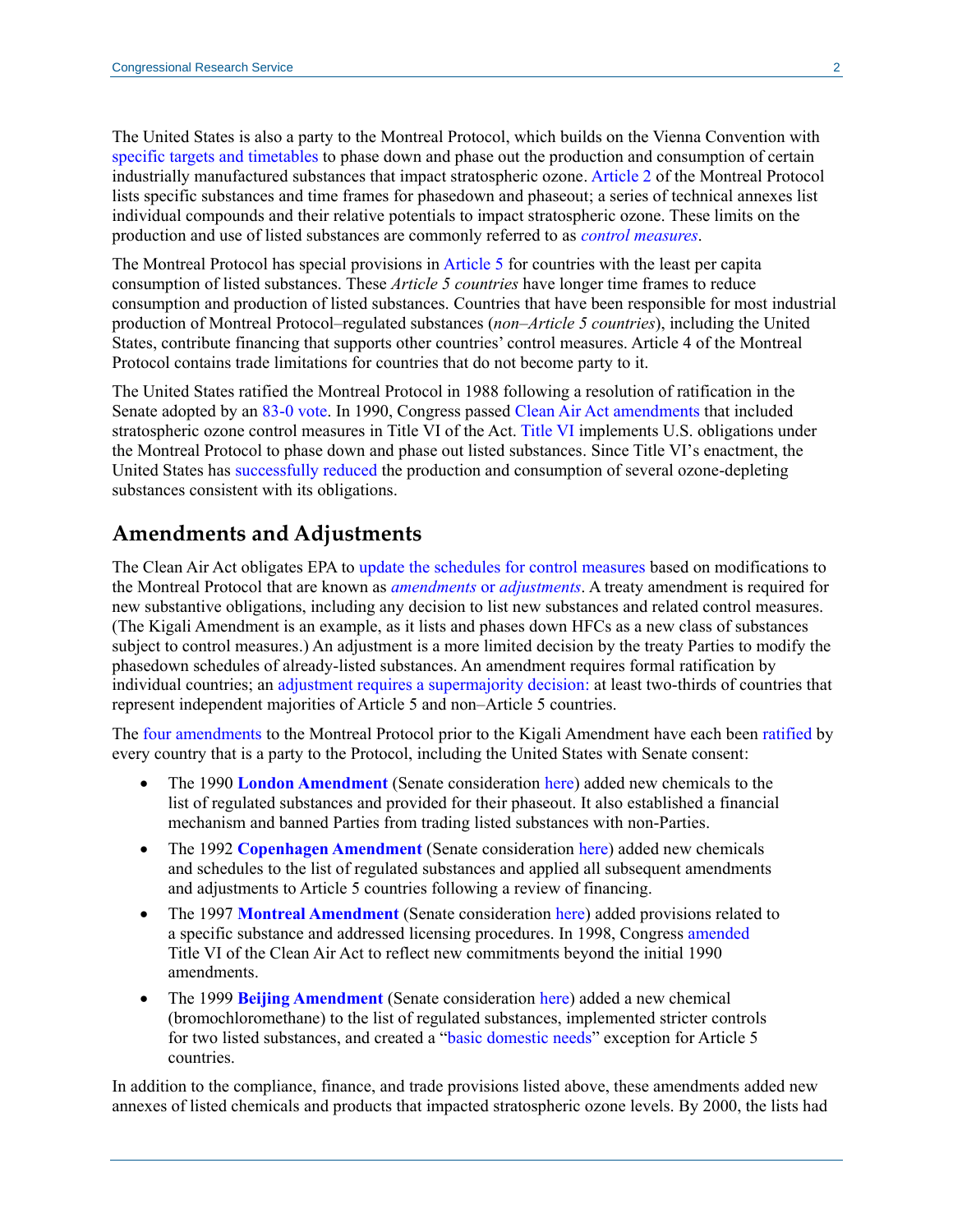expanded to include fully halogenated chlorofluorocarbons (CFCs), carbon tetrachloride, methyl chloroform, hydrochlorofluorocarbons, hydrobromofluorocarbons, methyl bromide, and bromochloromethane. All of these chemicals are considered ozone-depleting substances.

#### **Kigali Amendment**

In 2016, countries [adopted](https://ozone.unep.org/treaties/montreal-protocol/meetings/twenty-eighth-meeting-parties/decisions/decision-xxviii1-further-amendment-montreal-protocol) the fifth amendment to the Montreal Protocol in Kigali, Rwanda. [The United](https://www.congress.gov/treaty-document/117th-congress/1/document-text?overview=closed)  [States is considering ratification.](https://www.congress.gov/treaty-document/117th-congress/1/document-text?overview=closed) The Kigali Amendment adds HFCs as a new class of substances subject to control measures and requires their gradual phasedown. The decision by the treaty Parties to add HFCs under the Montreal Protocol was notable because HFCs do not directly reduce stratospheric ozone but instead were included due to their use as substitutes for other ozone-depleting substances. While scientists do not consider HFCs to substantially deplete stratospheric ozone, they can b[e hundreds to thousands of](https://www.epa.gov/ozone-layer-protection/recent-international-developments-under-montreal-protocol)  [times](https://www.epa.gov/ozone-layer-protection/recent-international-developments-under-montreal-protocol) "more potent than carbon dioxide" in contributing to climate change.

The [Kigali Amendment:](https://ozone.unep.org/treaties/montreal-protocol/meetings/twenty-eighth-meeting-parties/decisions/annex-i-amendment)

- adds HFCs as a new category of listed substances and creates a new annex that lists 18 specific HFC compounds subject to control measures;
- requires all countries that ratify the Amendment to gradually phase down the production [and consumption of HFCs by 80%-85%.](https://ozone.unep.org/sites/default/files/2020-01/FAQs_Kigali_Amendment.pdf#page=2) Specifically, non–Article 5 countries (including the United States, if ratified) reduce the production and consumption of HFCs by 10% from 2019 to 2023, increasing to 85% by 2036 (Article 5 countries must gradually reduce HFC production and consumption to either 80% by 2040 or 85% by 2047);
- specifies the baseline for HFC reductions to be calculated based on average consumption and production for 2011-2013 plus 15% of the average consumption of a different class of listed substances, hydrochlorofluorocarbons;
- allows Parties to make adjustments to the phasedown schedules and global warming potential values;
- updates the Montreal Protocol's financial mechanism to support Article 5 countries' incremental costs not otherwise covered elsewhere in transitioning to technologies that do not use HFCs;
- requires that all ratifying countries ban exports and imports of HFCs to or from any country that has not ratified the Amendment, effective in 2033;
- authorizes countries to voluntarily impose more stringent measures to regulate HFCs; and
- makes technical and conforming changes to the Montreal Protocol.

The Kigali Amendment [entered into force in 2019](https://treaties.un.org/doc/Publication/CN/2017/CN.730.2017-Eng.pdf) for any country that has ratified it. As of January 20, 2022, 130 [countries have become Parties to the Amendment.](https://ozone.unep.org/all-ratifications)

### **Addressing HFCs Domestically: The AIM Act**

After the Kigali Amendment was adopted, and before the President requested the Senate to approve its ratification, Congress passed the AIM Act, which authorizes EPA to phase down domestic HFC consumption and production on a schedule similar to that identified in the Kigali Amendment.

Initially, [some stakeholders](https://www.epw.senate.gov/public/_cache/files/a/7/a7d104b2-d3ee-43d6-a6e7-78f58fae5969/955DC9ED7607B8AAD68799532BA039F9.03.25.2020-hfc-qfrs.pdf#page=285) opposed the AIM Act on the basis that it was so closely aligned with the Kigali Amendment that it circumvented the Senate advice-and-consent process for treaties under [Article II](https://constitution.congress.gov/browse/essay/artII-S2-C2-1/ALDE_00001135/%5b) of the Constitution. [Others](https://www.epw.senate.gov/public/_cache/files/a/7/a7d104b2-d3ee-43d6-a6e7-78f58fae5969/955DC9ED7607B8AAD68799532BA039F9.03.25.2020-hfc-qfrs.pdf#page=187) expressed support for the AIM Act as potential implementing legislation for the Kigali Amendment. Statutory requirements under the AIM Act align with key provisions of the Kigali Amendment in the following ways: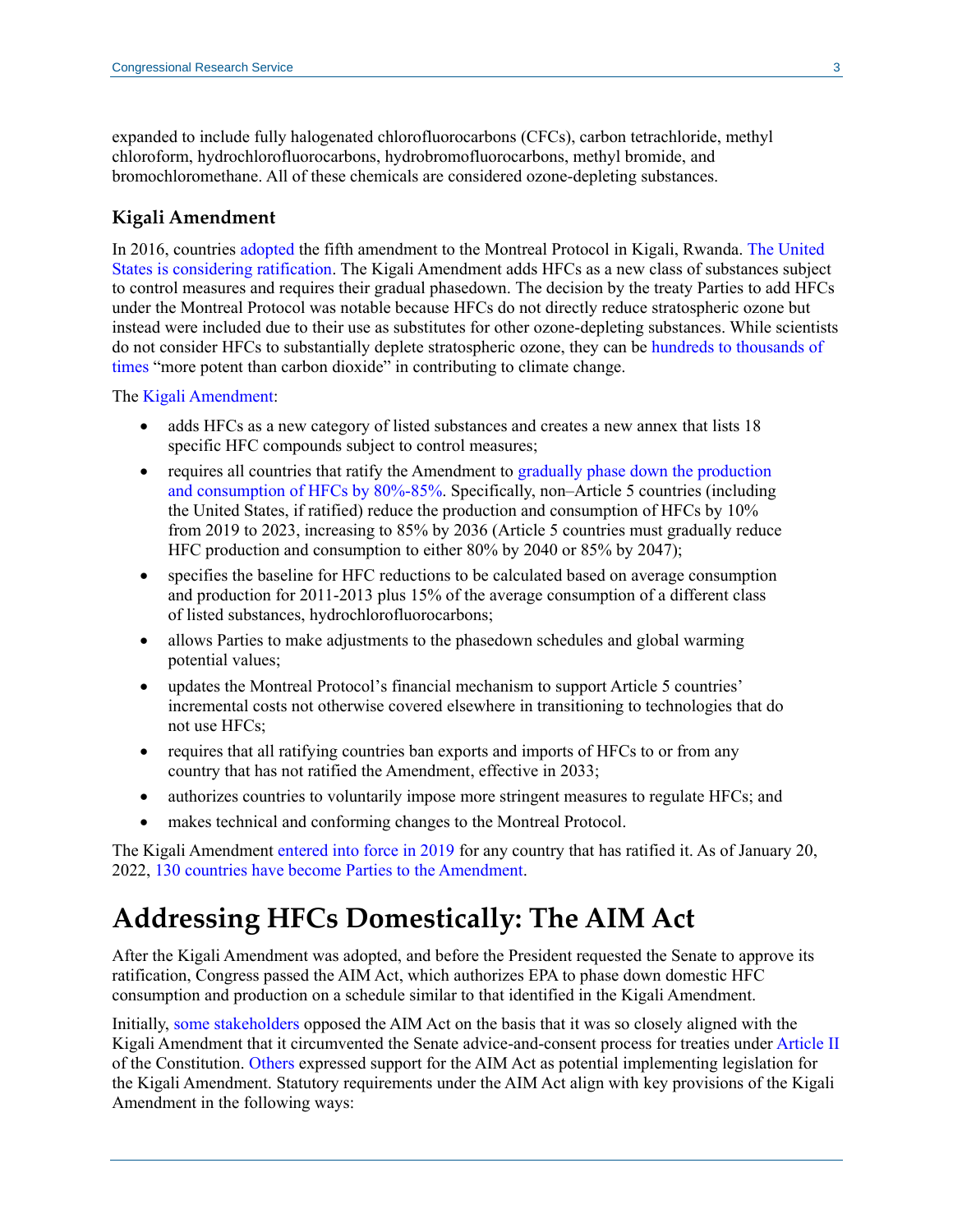- The AIM Act identifies the same [18 HFCs](https://www.congress.gov/116/plaws/publ260/PLAW-116publ260.pdf#page=1078) for a phasedown schedule as those listed Kigali Amendment Annex F.
- The [HFC phasedown schedule under the AIM Act](https://www.congress.gov/116/plaws/publ260/PLAW-116publ260.pdf#page=1082) begins with a 10% reduction in production and consumption from 2020 to 2023, increasing to 85% in 2036. Similar to Kigali, the [baseline for reductions](https://www.congress.gov/116/plaws/publ260/PLAW-116publ260.pdf#page=1080) derives from a 2011-2013 baseline plus a fraction of HFC and of CFC production.
- The AIM Act requires EPA to promulgate regulations to maximize reclamation, minimize equipment leaks, and facilitate technology transitions through sector-based restrictions. This is similar to the requirement in paragraphs 6 and 7 of the Kigali Amendment to use approved technologies that destroy HFCs created during industrial manufacturing.

EPA has [begun developing](https://www.epa.gov/climate-hfcs-reduction) programs to phase down HFCs under AIM Act authorities.

### **Considerations for Congress**

There are different views on U.S. ratification of the Kigali Amendment. One legal consideration as Congress evaluates the Kigali Amendment is what benefit additional legislation (or the lack thereof) might have in implementing the treaty, if ratified. President Biden's [letter](https://www.congress.gov/treaty-document/117th-congress/1/document-text?overview=closed) to the Senate recommending ratification states the United States already has the authority to implement the Kigali Amendment under the AIM Act and Clean Air Act. In addition to reducing HFC production and consumption, the Kigali Amendment also requires countries to report on HFC emissions and regulate exports and imports of products containing HFCs. If the United States does not ratify the Kigali Amendment, it would not be subject to those additional reporting requirements, but it would still phase down HFCs under the AIM Act.

Also, if the United States does not ratify the Kigali Amendment, U.S. producers and consumers would eventually be unable to take advantage of trading HFC products with countries that have ratified the Amendment due to the prohibition on Parties trading HFCs with non-Parties.

While many in [industry support](https://www.nytimes.com/2016/10/17/business/how-the-chemical-industry-joined-the-fight-against-climate-change.html?mcubz=1) the Kigali Amendment, [some stakeholders](http://www.mjeal-online.org/will-congress-warm-up-to-hfc-refrigerant-replacements/) have [expressed](http://www.mjeal-online.org/will-congress-warm-up-to-hfc-refrigerant-replacements/) reservations about addressing greenhouse gases such as HFCs under the Montreal Protocol. Others oppose ratification due to [concerns](http://www.mjeal-online.org/will-congress-warm-up-to-hfc-refrigerant-replacements/) about implementation costs and differentiation between Article 5 and non–Article 5 countries.

### **Adjustments**

It is possible that, at a later date, countries could decide to adjust the time frames for HFC phasedown. Article 2.9 of the Montreal Protocol and the Kigali Amendment allow a supermajority of countries to adopt subsequent modifications to HFC phasedown schedules. Such a change could result in divergences from the AIM Act phasedown schedules. In the past, adjustments to schedules of other listed substances have accelerated phasedowns.

On the one hand, if the United States were to ratify the Kigali Amendment and a supermajority of countries subsequently adopted modifications that were different from the AIM Act, the United States would have the option of undertaking additional domestic measures in order to comply with the modified schedules. For example, Title [42, Section 7675\(f\),](https://uscode.house.gov/view.xhtml?req=granuleid:USC-prelim-title42-section7675&num=0&edition=prelim) of the *U.S. Code* is a provision of the AIM Act that authorizes EPA to undertake rulemaking to accelerate HFC phasedown schedules if it receives an appropriate rulemaking petition. Congress could also pass new legislation at that time, or EPA might seek to rely on an alternate authority for HFC regulation [\(discussed elsewhere\)](https://crsreports.congress.gov/product/pdf/LSB/LSB10154).